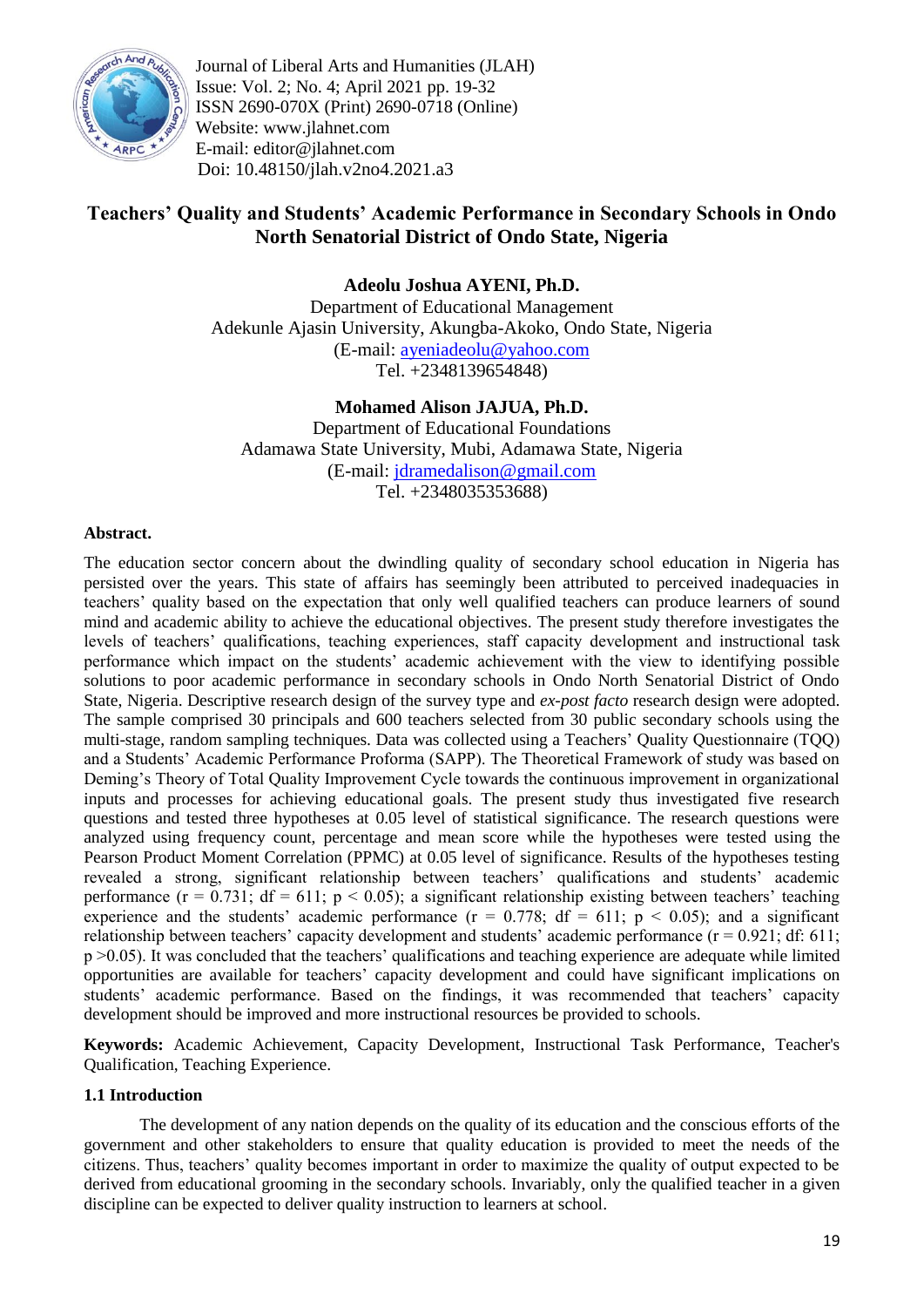Teachers' quality derives from the levels of qualification, teaching experience, curriculum delivery and periodical capacity development that teachers are granted. The strive by school principals to build on teaching quality in their institutions is rooted on the expectation for continuous improvement in the teachers' instructional tasks delivery. This underscores the value of teachers' quality in the service as the core factor for more focused attention of the government and school principals. A failure in this respect can result to undesirable consequences such as poor academic performance of learners, low capacity development of teachers and inadequate teaching and learning in secondary schools in the region.

School principals are often engrossed in administrative duties that could distract their concentration on their teachers' effective service delivery, and teachers' capacity development which demand organizing seminars and sponsoring teachers to attend workshops and conferences. The paucity of funds is often an explanation for such problems in the educational system.

The task performance of teachers and schools is naturally determined by the academic performance of learners in the school. This is evaluated by the level of success students achieve in their external examinations for various subjects registered. Students are expected to achieve a minimum of five credit level passes, including English Language and Mathematics if they are to be adjudged as successful academically. This is because progress to enter tertiary level education will require that qualification otherwise the candidate will have to try another time. The external examinations are taken under various examination bodies in Nigeria. These include the West African Senior School Certificate Examinations Council (for WASSCE), National Examination Council (NECO) and the National Board for Technical Education (NABTEB). The present study will conduct an analysis of students' academic performance from the West African Examinations Council (WAEC) for the Senior School Examinations conducted in schools between 2014 and 2018. A study shows that performance of students in this examination in Nigerian secondary schools has not made a remarkable progress over the years: 52.92% (2016), 59.22% (2017) and 49.98% in 2018 (Adenipekun, 2018).

The general experience in secondary schools in Ondo State has been any better. The academic performance of students obtaining five credits and above in subjects including English Language and Mathematics in the external examinations has reflected low percentages over several years. Available records have shown a cause for concern: 2015 (26.36%), 2016 (67.68%); 2017 (68.94%), 2018 (32.92%). The significant improvements recorded in 2016 (67.68%) and 2017 (68.94%) earlier reported (Ondo State Ministry of Education, 2018) has not been sustained. Rather, it declined to a poor result of 32.92% in 2018. This study therefore investigated the level of teachers' quality and related factors to determine their implications on the level of students' academic performance in secondary schools in Ondo North Senatorial District of Ondo State, Nigeria. The study will generate findings of immense benefit to the government, educational planners, school administrators and researchers in education. It is designed to create awareness and therefore form the basis for strategies to improve education in schools in the study area.

# **1.2 Theoretical Framework**

The study is based on Deming's Theory of Total Quality Improvement Cycle which provides a useful framework for continuous improvement in the organizational inputs, processes, and institutional products. The Deming theory emphasizes an intensive, long-term effort directed at creating and maintaining high standards of product quality and service delivery to the parents and the larger society. In the context of this research, high quality education applies to students who obtained credit level passes in five (5) subjects including English Language and Mathematics in the senior school certificate examinations conducted by the West African Examinations Council.

The application of the Deming's theory is emphasized as it focuses on effective teachers' capacity development, instructional tasks performance and quality products that the secondary schools will turn out year in year out. The theory is depicted in a conceptual outlay shown below.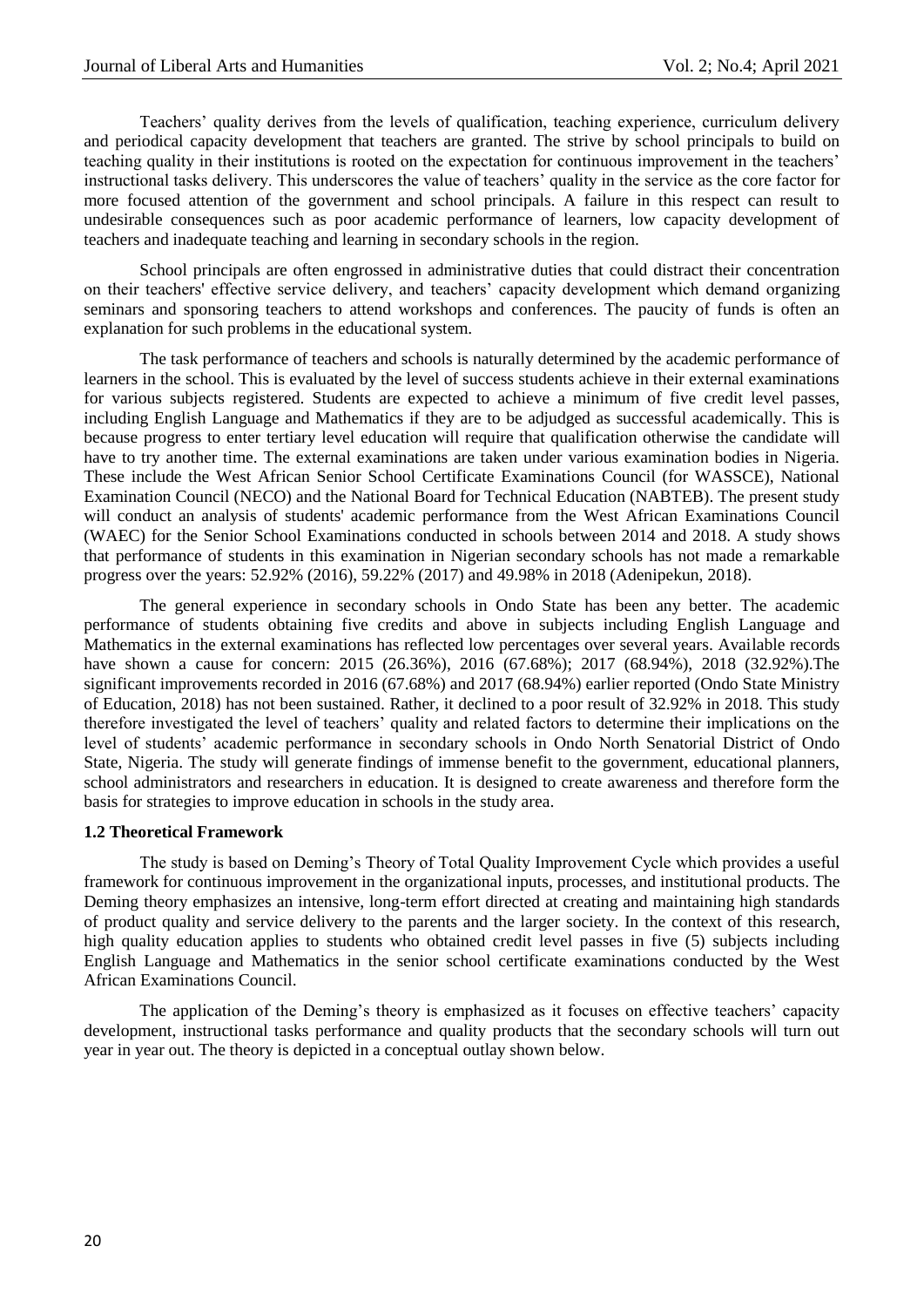

The theory emphasizes the teacher quality, teachers' academic qualification and capacity development in the teaching service. These factors are viewed as critical for expecting the product of school education to meet academic goals after schooling. On the whole it stresses that teacher effectiveness will arise from the input (teacher qualification and capacity development), the classroom transformation process (involving lesson preparation and management of the teaching-learning environment) and expectation of the output (reflected in students' learning outcome).

# **2.1 Teaching Quality and Teachers' Capacity Development**

The quality of teaching hinges on teachers' quality, which encompasses both professional qualification and an up-to-date knowledge of the principles and practice of education. In the educational process, the factor is seen in possessing the competencies to teach effectively, support and produce the desired learning outcome for students. The ability of the teacher to understand what to teach, how to teach and measure students' educational achievements enhances the quality of classroom instruction in a way that parents get satisfactory output/products from the schools. Ayeni (2018a), suggested that Government should improve instructional inputs by providing adequate learning facilities and materials to stimulate teachers' instructional tasks performance in order to achieve the desired academic success of students in secondary schools.

Ogunbamerun's (2012) study of professional and technical competencies needed by teachers in secondary school education has emphasized the application of total quality management as the primary factor. It is indicated that teachers need improvement in instructional planning, learning environment interactions and evaluation skills. Jajua (2012) similarly posits that the proper use of instructional resources are best for attending to the learning needs of students in difficult subjects such as Chemistry or Physics. When the teacher can source for requisite materials and build such resources into the instruction process, the foundation is laid to enhance the students' acquisition of concepts and principles for in-depth learning. It is therefore expected that teachers should be empowered to develop up-to-date professional skills through in-service training, seminars and workshops that will enhance total commitment to effective teaching-learning process and foster improvement in students' academic performance.

Clearly, the interaction of serving teachers with other professionals in the service is a means to allow for cross-fertilization of ideas which would encourage innovative approaches in the teachers' instructional methods and classroom management.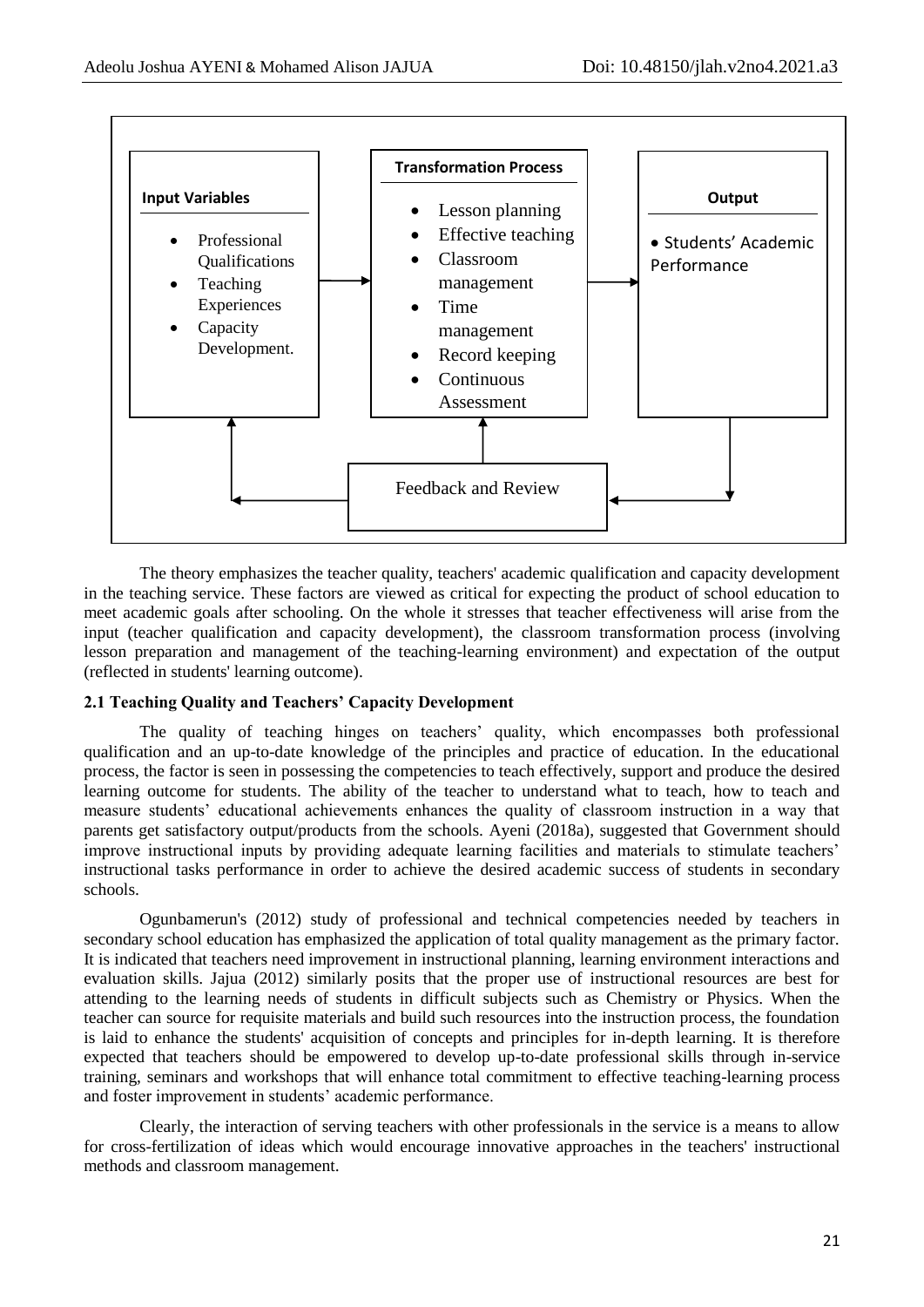More importantly, the development of new ideas and instructional approaches that arise in capacity development encounters would position the school principal and teachers to develop their competencies and encourage innovation in communication knowledge in schools (Obike, 2007; Oluwakemi, 2011). Similarly, Ezeugbor (2017) reports that school principals who provide opportunities for teachers to acquire professional competence through on-the-job training are a source of enhanced continuous improvement of students' performance in their schools. Clearly, the leadership skills of the principal are key to making teachers deliver properly.

# **2.2 Teachers' Instructional Task Performance and Students' Academic Performance**

The instructional task performance by teachers is a measure of the extent to which teachers use best methods to produce the desired effect of achieving educational goals. It is a continuous process that takes into account the input, process and output phases of education (Ayeni, 2018b). The effectiveness of teachers in performing their instructional tasks is the beginning of laying the foundation for quality of education which supports students' academic performance in school. Ayeni (2018a) investigated teachers' professional ethics and instructional tasks performance as correlates of students' academic performance in secondary schools in Owo Local Government Area of Ondo State, Nigeria. The study revealed that a significant relationship exists between teachers' instructional tasks performance and students' academic performance.

The study conducted by Eguonour (2018) on teachers' quality and students' academic performance in secondary schools in Esan West Local Government of Edo State, Nigeria revealed a significant relationship between teachers' qualifications and students' academic performance. This is further supported by findings of Afolakemi and David (2007) which revealed that the higher the quality of teaching personnel, the better the academic performance of students. Conversely, a case of unsatisfactory students' academic performance will continue to prevail where incompetent teachers are engaged to teach in the schools. The teachers' teaching competence is pivotal to having an effective teaching-learning environment focused on achievement of the institutional goal.

Quality teaching is what constitutes one of the major facets in educational production (Nwachukwu, 2011). It registers the school's effectiveness in providing meaningful education. This is because such a teaching is supported with the use of instructional resources that enhance students' learning, motivation and thereby lead to improvement in the overall academic performance. Berry (2010) stated that teachers who are well grounded in ICT facilities enhance students' access to information in building intellectual capacity for sound academic performance while the teachers' competence in analyzing, synthesizing and evaluating learning tasks fosters students' mastering of contents and improve academic performance.

# **3.1 Statement of the Problem**

The dwindling level of students' academic performance prevailing in the Ondo North Senatorial District of Ondo State raises a growing concern of the education stakeholders in the State. This is because the low percentage of students who obtained five credit level passes and above in the senior secondary school external examinations denies the citizens of many opportunities for progress. It is worrisome because most of the students are denied tertiary education admission into choice fields because they lack the required credit level pass in both English Language and Mathematics.

A desirable learning situation is one that is devoid of a prevalent low academic performance of the students. The students will be provided instruction that is not characterized with failures attributed mainly to inadequacies in teachers' quality coupled with their limited professional experience and low capacity development opportunities provided for teachers. Where there is a prevalence of low qualification among the teaching force and limited teacher capacity building opportunities, there will be factors that impede the quality of instructional tasks delivery in schools and thereby cause low level of students' academic performance. This study therefore was carried out to investigate the level of teachers' quality and related factors in order to determine their relationship with students' academic performance in secondary schools in Ondo North Senatorial District of Ondo State. It is done with the view to unveiling possible ways to curb underperformance among the learners.

# **3.2 Research Questions**

The following research questions were raised to guide the study: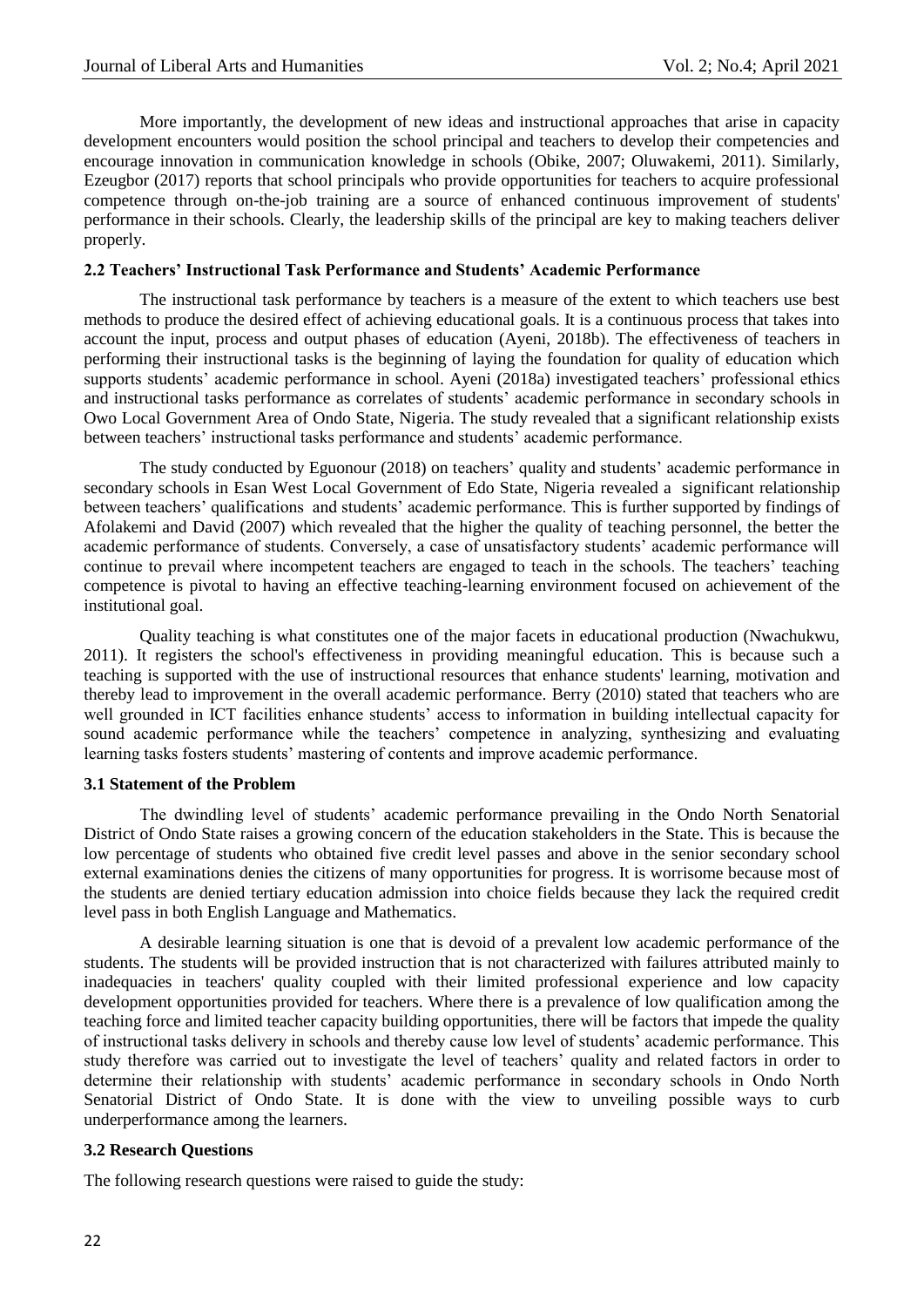- 1.What is the level of teachers' educational qualifications in secondary schools in Ondo North Senatorial District of Ondo State?
- 2.What is the level of teaching experience among teachers in secondary schools in Ondo North Senatorial District of Ondo State?
- 3.What level of capacity development is provided for teachers in the secondary schools?
- 4.What is the level of teachers' instructional tasks performance in secondary schools in Ondo North Senatorial district?
- 5.What is the level of academic performance exhibited by students in secondary schools in Ondo North Senatorial District of Ondo State?

#### **3.3 Research Hypotheses**

In order to generate meaningful insights on the identified problems, the study tested three null hypotheses as follows:

**Ho1:** There is no significant relationship between perceptions of teachers and school principals on the influence of the teachers' educational qualifications on students' academic achievement in secondary schools in Ondo North Senatorial District.

**Ho2:** There is no significant relationship between the perception of teachers and school principals on the teaching experience of teachers influencing students' academic performance in secondary schools in the study area.

**Ho3:** There is no significant relationship between the perceptions of teachers and school principals on the influence of the capacity development of teachers on academic performance of secondary school students in Ondo North Senatorial District.

#### **3.4 Research Method**

The study adopted the descriptive research design of survey and ex-post facto design. The sample comprised 600 teachers and 30 principals selected from 30 secondary schools obtained from using the multistage sampling procedure. From the existing six Local Government Areas (LGAs) in Ondo North Senatorial District, three LGAs were randomly selected to provide the respondents from the secondary schools. Samples were drawn from 30 of the secondary schools which also allowed for 30 school principals to participate. From these schools a total of 600 teachers was drawn. However, only 586 school teachers and 27 principals from 27 schools participated in providing responses.

A questionnaire titled Teachers' Quality Questionnaire (TQQ), and a Students' Academic Performance Proforma (SAPP) were used to collect data. The TQQ comprised two sections (A and B) to gather relevant data. Section 'A' sought for information on respondents' personal data of gender, educational qualifications, teaching experience and capacity development. Section B captured the variables of teachers' instructional tasks which included lesson planning, lesson delivery, instructional materials, continuous assessment, performance feedback, classroom management, instructional review, instructional records and staff capacity development factors. The research instruments involved a modified Likert Scale which was the 4-point Likert rating scale. This classified responses as Strongly Agree (4 points), Agree (3 points), Disagree (2 points) and Strongly Disagree (1 point).

The second research instrument, the SAPP, was ex post facto tool used to collect data on students' academic performance in past external senior secondary school examinations. Results of the West African Senior School Certificate Examinations (WASSCE) for three years obtained from the Ondo State Ministry of Education were used. The instrument was to show the level of students' academic achievement in various subjects they offered in the schools.

The research instruments were validated using face and content validity. The TQQ instrument was vetted by two experts in the Department of Educational Management and the Tests and Measurement Unit in Adekunle Ajasin University, Akungba-Akoko, Ondo State, Nigeria. This was to ensure that the questionnaire items adequately cover all the component variables of the research questions and hypotheses stated for the study. After the TOO research instrument was pilot tested using a test-retest technique in two secondary schools outside the Local Government Areas selected for the study, the reliability coefficient was determined using Pearson Product Moment Correlation at 0.05 level of significance. This yielded a reliability coefficient of 0.85 for teachers' quality questionnaire and 0.97 for the performance proforma. Therefore, the instruments were generally regarded as reliable.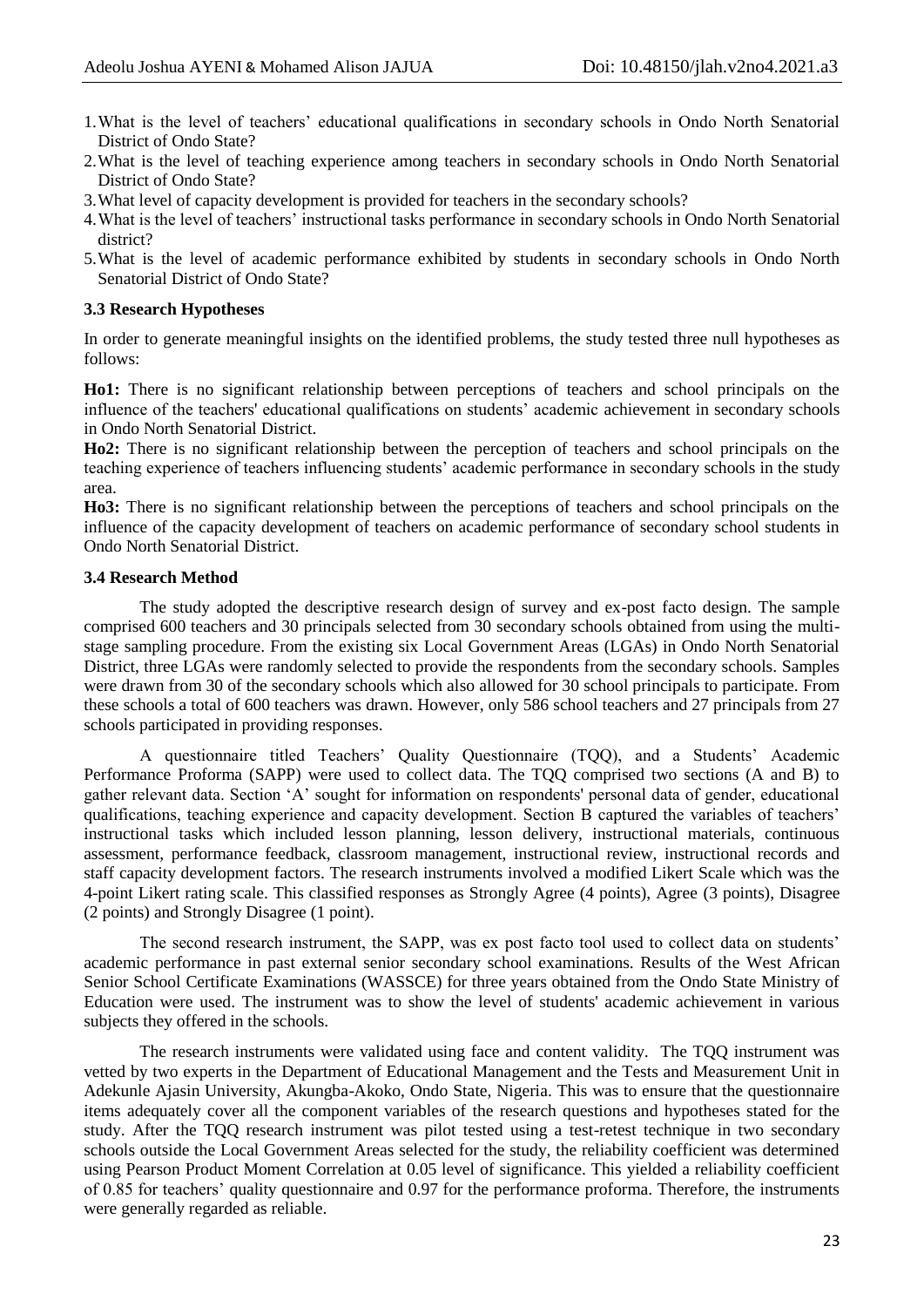The research questions were answered using frequency counts, percentage and mean. The mean score values were rated as Low ( $\bar{x}$  < 2.0), Moderate 2.0  $\leq \bar{x} \leq 3.5$ ) and High ( $\bar{x}$  = > 3.5). The students' academic performance was rated as High ( $\bar{x}$  >70%), Moderate (50  $\leq \bar{x}$  < 70%) while below 50% was considered as Low  $\overline{\sigma}$   $\overline{\sigma}$  <50%). In this study, teaching experience below four years was regarded as inexperienced while above four years was regarded as experienced. The hypotheses were tested using Pearson Product Moment Correlation at 0.05 level of significance.

# **4. Results**

Results of the research questions were obtained from using descriptive statistical analysis of frequency counts, percentage, mean score and standard deviation. The research hypotheses were tested using inferential statistics of the Pearson Product Moment Correlation at 0.05 level of significance. The responses were recorded as Strongly Agreed and Agreed classified as Agreed, while Disagreed and Strongly Disagreed were classified as Disagreed in the statistical analysis.

The Research Question 1 stated**:** What is the level of teachers' educational qualifications in secondary schools in Ondo North Senatorial District of Ondo State?

This question was answered based on responses to the TQQ questionnaire. Table 1 gives the summary.

| <b>Table 1: Level of Teachers' Educational Qualifications</b> |     |                |  |  |  |  |  |
|---------------------------------------------------------------|-----|----------------|--|--|--|--|--|
| <b>Highest Educational Qualification</b>                      |     | $\frac{6}{10}$ |  |  |  |  |  |
| N.C.E.                                                        | 134 | 22.87          |  |  |  |  |  |
| Bachelors Degree: B. Sc./B. A./B. Ed.                         | 400 | 68.26          |  |  |  |  |  |
| M. Ed./M. A./M. Sc.                                           | 47  | 8.02           |  |  |  |  |  |
| Ph. D.                                                        | 5   | 0.85           |  |  |  |  |  |
| $n = 586$ .                                                   |     |                |  |  |  |  |  |

The data presented in Table 1 shows that the teachers have the requisite qualifications for teaching in the secondary schools. Majority of teachers in the schools (68.26%) hold the bachelors degree (B. Sc., B.A., or B.Ed.) which was followed by the Nigeria Certificate in Education (NCE: 22.87%). A good number of the teachers (8.87%) have postgraduate degrees (M.A., M.Sc., M. Ed. or Ph. D.). This distribution is pictorially presented (See Fig. 1).



**Fig. 1: Distribution of Teachers in Secondary Schools by Qualification**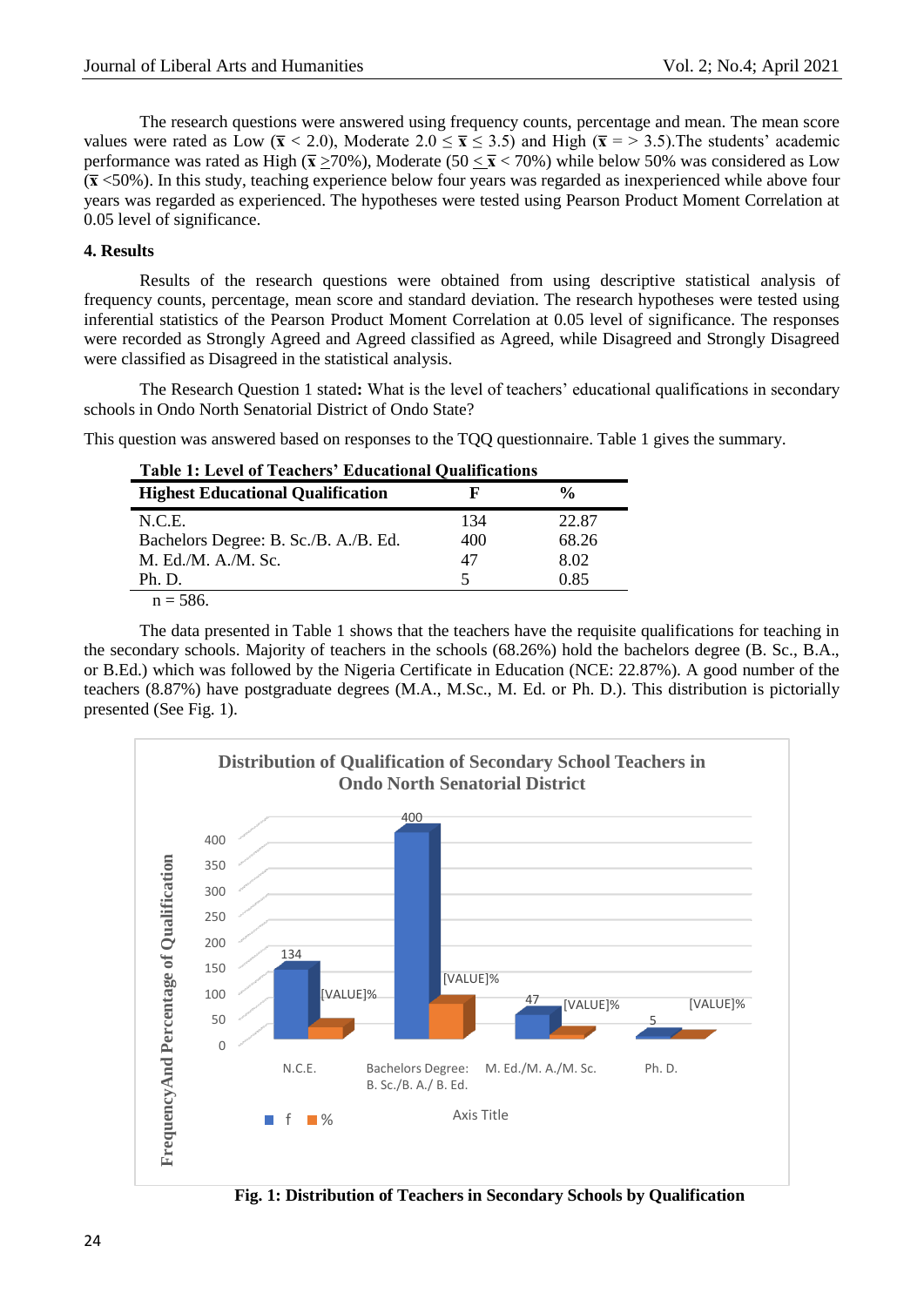|                   | Table 2: Level of Teachers' Teaching Experience (n=586) |               |
|-------------------|---------------------------------------------------------|---------------|
| <b>Experience</b> | <b>Frequency (f)</b>                                    | $\frac{6}{9}$ |
| $1 - 4$ Years     | 65                                                      | 11.09         |
| $5 - 8$ Years     | 120                                                     | 20.48         |
| $9 - 12$ Years    | 177                                                     | 30.20         |
| $13 - 16$ Years   | 148                                                     | 25.26         |
| $17 - 20$ Years   | 39                                                      | 6.66          |
| Over 20 Years     | 37                                                      | 6.31          |
| $n = 506$         |                                                         |               |

The Research Question 2 investigated the level of teachers' teaching experience in secondary schools in Ondo North Senatorial District of Ondo State? The responses are summarized in Table 2.

 $n = 586$ .

The data presented in Table 2 shows that only a small number of the teachers are inexperienced (11.09%) because they do not have the minimum recognized teaching experience up to 5 years in teaching service. However, most of the teachers are experienced staff (88.91%) who have 5 years of teaching experience and above. This analysis is pictorially represented in Fig. 2.



# **Fig. 2: Distribution of Range of Teaching Experience of Teachers in Ondo North Senatorial District, Ondo State**

The foregoing analysis shows that only 11.09% of the teachers fall in the inexperienced category. Most of the teachers are well experienced, with majority having teaching experience of 9 years and over (68.73%).

The Research Question 3 was to determine the level of teachers' capacity development in secondary schools in Ondo North Senatorial district. Results of the analyses are summarized in Table 3.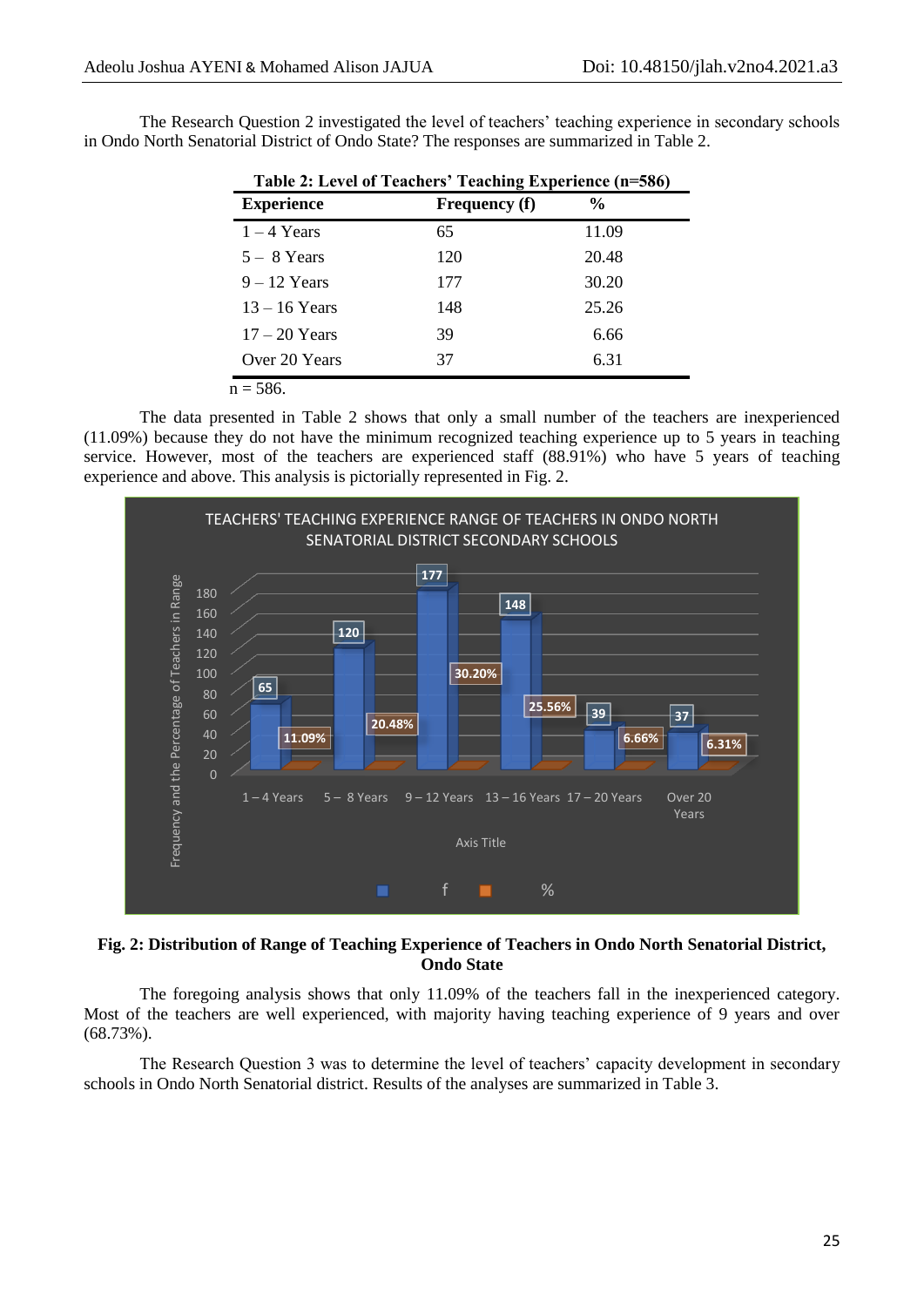| <b>Source</b>                         |     | <b>Response Rate</b> |     |               |     |               |           |               |           |
|---------------------------------------|-----|----------------------|-----|---------------|-----|---------------|-----------|---------------|-----------|
|                                       | SA  |                      | A   |               | D   |               | <b>SD</b> |               | $\bar{x}$ |
|                                       | F   | $\%$                 | F   | $\frac{6}{9}$ | f   | $\frac{6}{9}$ | F         | $\frac{0}{0}$ |           |
| 1. I have been given opportunity of   | 104 | 17.75                | 122 | 20.82         | 120 | 20.48         | 240       | 40.96         | 2.15      |
| in-service training within the last 5 |     |                      |     |               |     |               |           |               |           |
| years.                                |     |                      |     |               |     |               |           |               |           |
| 2. I was given financial support by   | 39  | 6.66                 | 148 | 25.26         | 136 | 23.21         | 263       | 44.88         | 1.94      |
| the government during in-service      |     |                      |     |               |     |               |           |               |           |
| training.                             |     |                      |     |               |     |               |           |               |           |
| 3. I was exempted from teaching       | -74 | 12.63                | 165 | 28.16         | 86  | 14.68         | 261       | 44.53         | 2.09      |
| workload during in-service training.  |     |                      |     |               |     |               |           |               |           |
| 4. I enjoyed regular payment of 77    |     | 13.14                | 170 | 29.01         | 112 | 19.11         | 227       | 38.74         | 2.17      |
| salary during in-service training.    |     |                      |     |               |     |               |           |               |           |
| 5. I found in-service training more   | 98  | 16.72                | 194 | 33.11         | 108 | 18.43         | 186       | 31.74         | 2.35      |
| innovative and impactful on my        |     |                      |     |               |     |               |           |               |           |
| teaching strategies/skills.           |     |                      |     |               |     |               |           |               |           |
| 6. I found the in-service training    | 33  | 5.63                 | 93  | 15.87         | 153 | 26.11         | 307       | 52.39         | 1.75      |
| stressful and time consuming.         |     |                      |     |               |     |               |           |               |           |
| <b>Grand Mean Value</b>               | 71  | 12.09                | 149 | 25.37         | 119 | 20.33         | 247       | 42.21         | 2.07      |

**Table 3: Frequency and Percentage Responses on Secondary School Teachers' Capacity Development in Ondo North Senatorial District, Ondo State**

 $n = 586$ .

The data presented in table 3 showed that only a small proportion of teachers (38.5%) had opportunity of attending in-service training in the last five years while majority (61.5%) have not. This implies a low capacity development opportunity for the teachers. Also, 32% of the teachers admitted to have got financial support from the government during in-service training while majority (68%) did not.

The analysis also indicated that 40.8% of the respondents were exempted from teaching workload during in-service training while 59.2% disagreed to getting an exemption. Furthermore, 42.1% of the respondents agreed that teachers enjoy regular payment of salary during in-service training while 57.9% disagreed. Also, 49.8% of teachers found in-service training more innovative and impactful on their teaching skills while 50.2% disagreed. With only a small number admitting that the in-service training stressful and time consuming (21.5%), while a majority of the teachers (78.5%) disagreed with that. However, it was 37.5% of the respondents that agreed to have enjoyed capacity development while a majority of them (62.5%) disagreed to have enjoyed capacity development. The grand mean of 2.09 would imply that the teachers' capacity development in secondary schools in the Senatorial Zone has been moderate. This is vividly seen in the separate percentage of the responses extracted and presented in Table 4. This distribution further translated to a vivid pictorial (See Fig. 3). A pictorial view is presented in Fig. 3.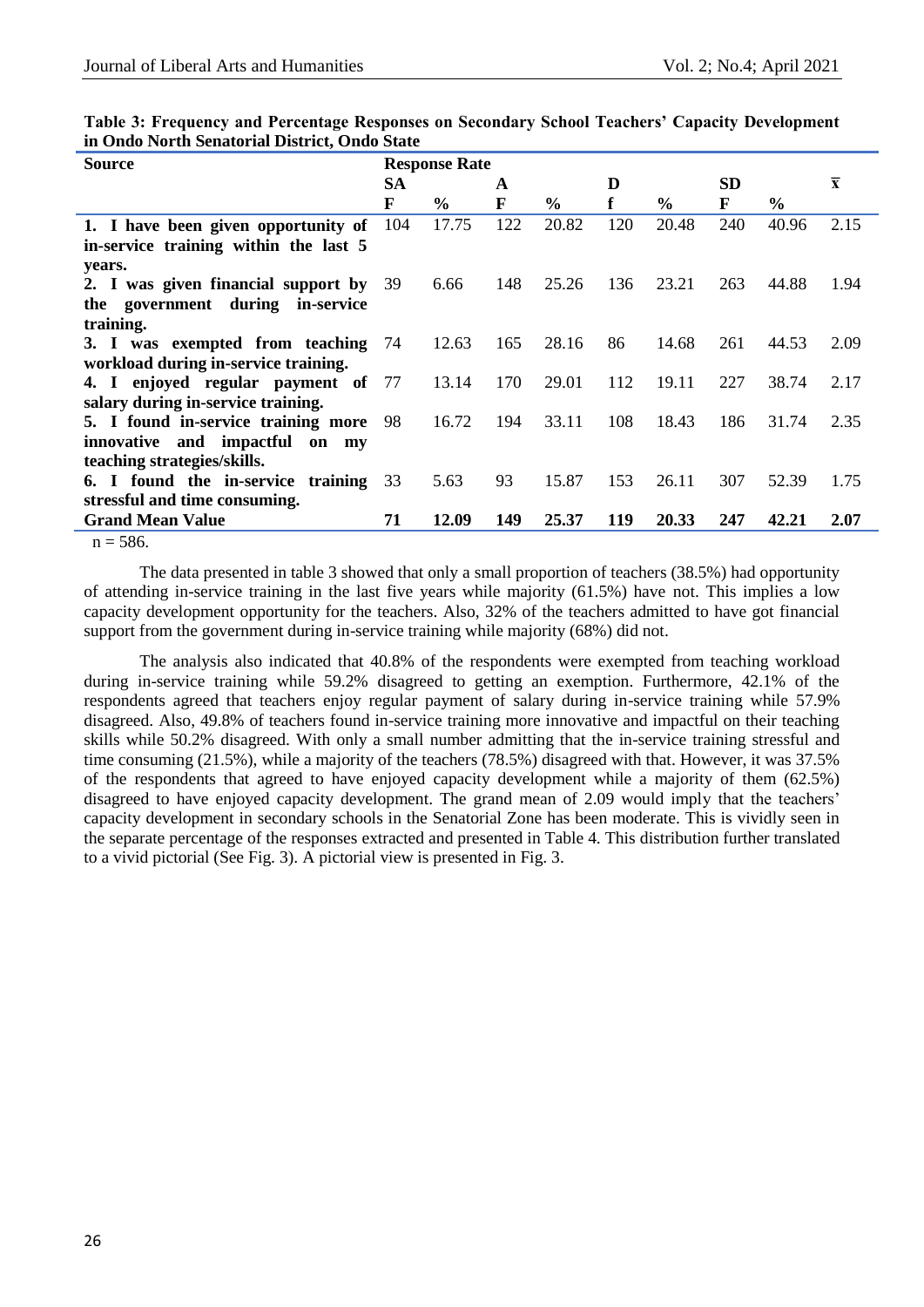



The Research Question 4 stated: What is the level of teachers' instructional tasks performance in secondary schools in Ondo North Senatorial district?

Responses on this research question are descriptively analyzed and presented in Table 4. The analysis shows the respondents views on the influence of teachers' instructional tasks performance on students' academic performance in the study area (Table 4) with a pictorial view later given in Fig. 4.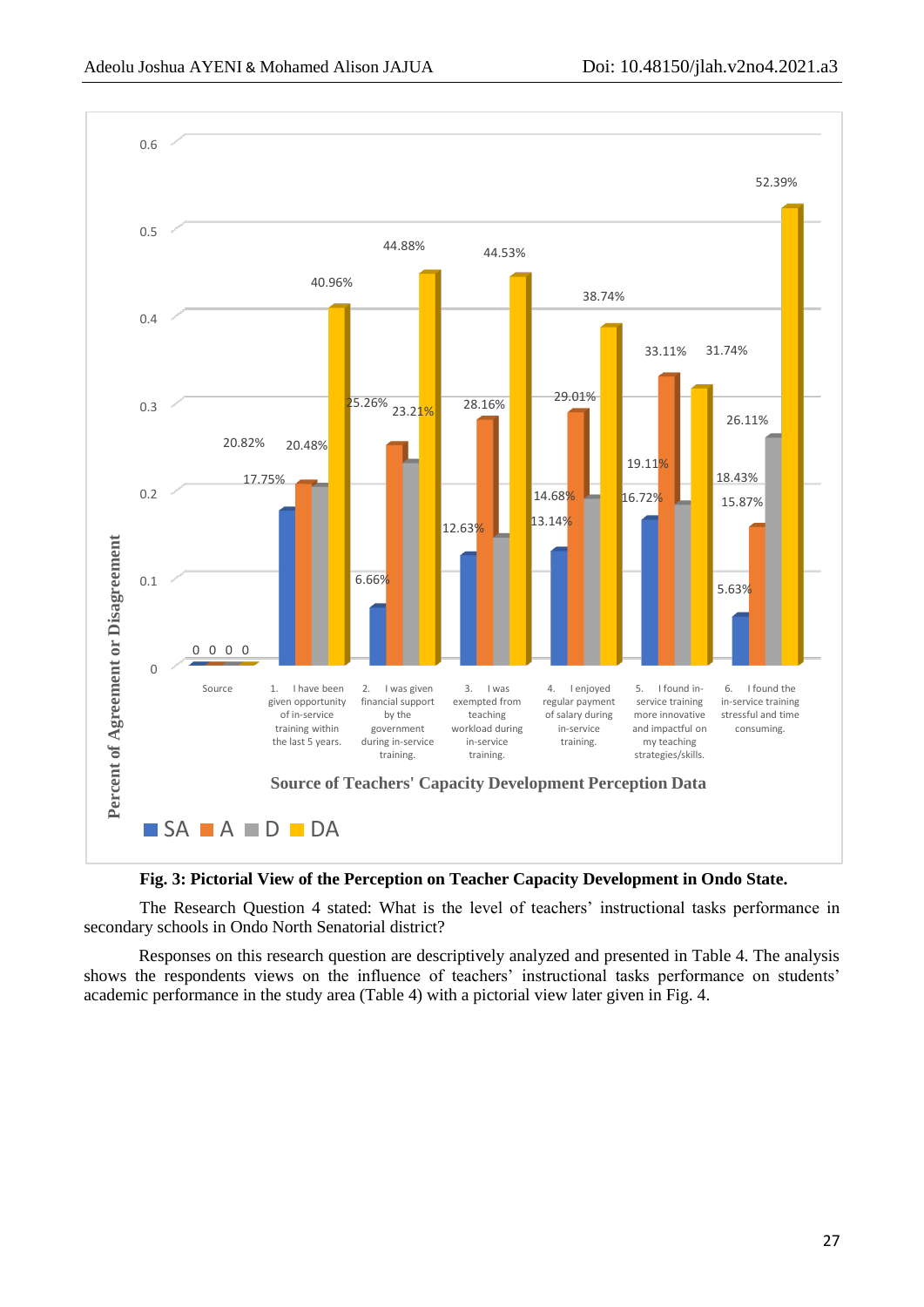| <b>Source</b>                                                                                                    |                 | <b>Response Rate</b> |                 |               |                |               |                           |               |                         |
|------------------------------------------------------------------------------------------------------------------|-----------------|----------------------|-----------------|---------------|----------------|---------------|---------------------------|---------------|-------------------------|
|                                                                                                                  | <b>SA</b><br>f  | $\frac{0}{0}$        | A<br>F          | $\frac{0}{0}$ | D<br>f         | $\frac{0}{0}$ | <b>SD</b><br>$\mathbf{F}$ | $\frac{0}{0}$ | $\overline{\mathbf{x}}$ |
| 1. Teachers adhere strictly to the<br>school time-table.                                                         | 12              | 44.4                 | 8               | 29.6          | 5              | 18.5          | $\overline{2}$            | 7.5           | 3.11                    |
| 2. Teachers prepare lesson plan in 13<br>line with the syllabus.                                                 |                 | 48.1                 | $7\phantom{.0}$ | 25.9          | $\overline{4}$ | 14.8          | 3                         | 11.2          | 3.11                    |
| utilize<br><b>Teachers</b><br>instructional<br>3.<br>materials effectively during teaching-<br>learning process. | 11              | 40.7                 | 12              | 44.4          | $\overline{4}$ | 14.8          | $\overline{0}$            | 0.0           | 3.25                    |
| 4. Teachers<br>demonstrate<br>sound<br>knowledge of the subject matter.                                          | $\overline{11}$ | 40.7                 | 14              | 51.9          | $\overline{2}$ | 7.4           | $\boldsymbol{0}$          | 0.0           | 3.33                    |
| 5. Teachers<br>adequate<br>ensure<br>participation of students in learning<br>activities.                        | 8               | 29.6                 | 10              | 37.0          | 6              | 22.2          | 3                         | 11.2          | 2.85                    |
| 6. Teachers are effective in classroom 5<br>management.                                                          |                 | 18.5                 | 21              | 77.8          | $\mathbf{1}$   | 3.7           | $\boldsymbol{0}$          | 0.0           | 3.14                    |
| 7. Teachers<br>regular 13<br>conduct<br>continuous<br>assessment and<br>mark<br>tests/assignments promptly.      |                 | 48.1                 | 8               | 29.6          | $\overline{4}$ | 11.2          | $\overline{2}$            | 7.5           | 3.19                    |
| performance<br>8. Teachers<br>give<br>feedback to students promptly.                                             | 6               | 22.2                 | 18              | 66.7          | 3              | 11.2          | $\overline{0}$            | 0.0           | 3.11                    |
| 9. Teachers'<br>keep<br>accurate<br>and<br>records of instructional<br>adequate<br>activities.                   | 7               | 25.9                 | 13              | 48.1          | $\overline{7}$ | 25.9          | $\boldsymbol{0}$          | 0.0           | 3.0                     |
| 10. Teachers complete the syllabus in 8<br>their subject within the stipulated<br>time.                          |                 | 29.6                 | 8               | 29.6          | 11             | 40.7          | $\overline{0}$            | 0.0           | 2.88                    |
| <b>Grand Mean Value</b>                                                                                          | 94              | 34.78                | 119             | 44.06         | 47             | 17.04         | 10                        | 3.74          | 3.10                    |

**Table 4: Perception of School Principals on Influence of Teachers' Instructional Tasks Performance on Students' Academic Performance in Secondary Schools in Ondo State**

The data presented in Table 4 indicated generally, teachers are on the path of reasonable achievement of the expected level of teachers' instructional tasks performance. A major part of responses lie above the 70% of expectations: e.g. Classroom Management (96.30%); Knowledge of Subject Matter (92.6%); Performance Feedback (88.90%) and so on. The grand mean of 3.10 would indicate that teachers maintain a reasonably high level of instructional tasks performance in secondary schools in Ondo North Senatorial District. The pictorial representation of this distribution gives a clear picture of the state of affairs (See Fig. 4).



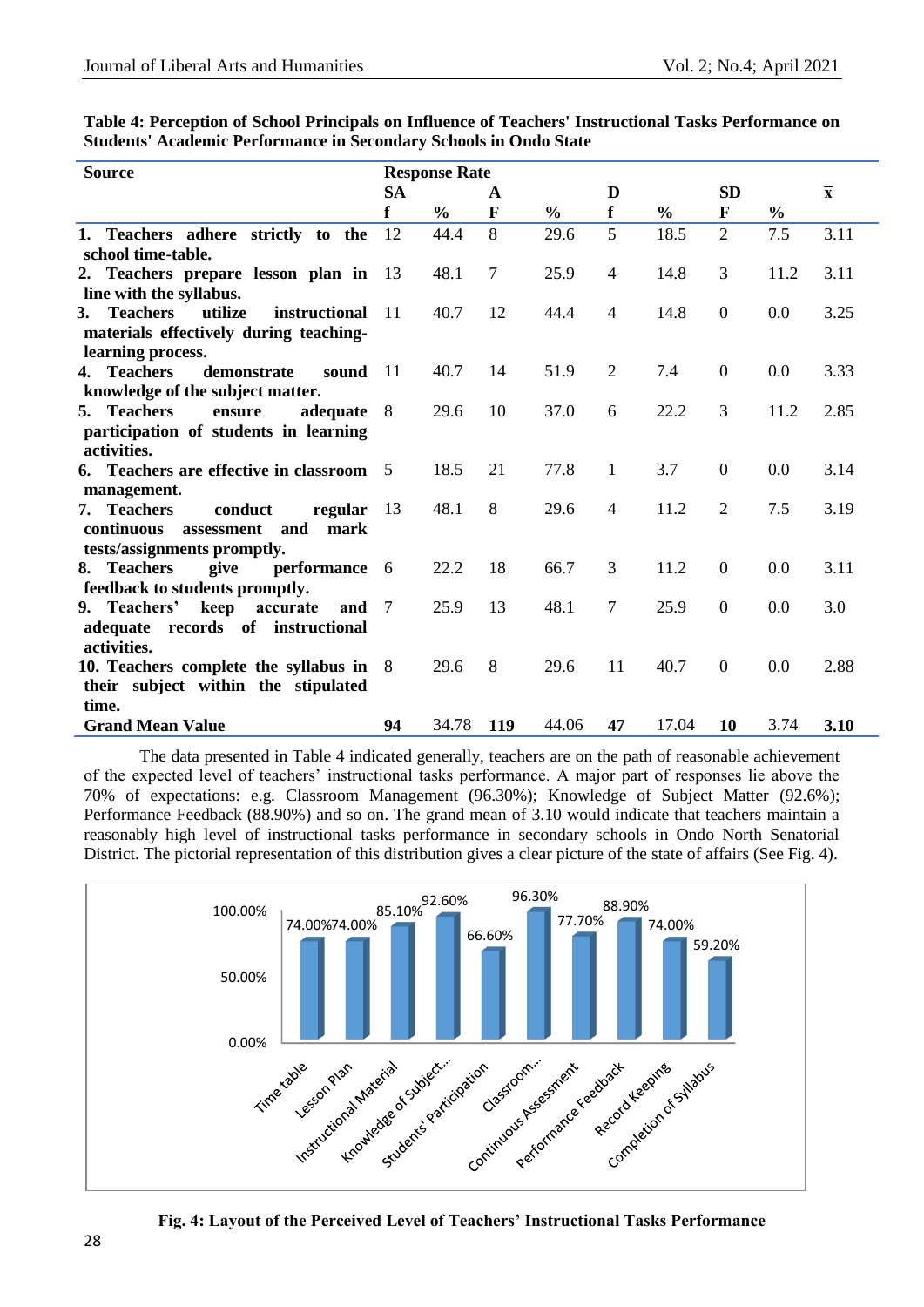The analysis in Fig. 4 indicated that the best achieved level of teachers' instructional tasks performance came from Classroom Management (96.30%); Knowledge of Subject Matter (92.6%); Performance Feedback delivery (88.90%); Instructional Materials Utilization (85.10%); Continuous Assessment of students (77.70%) and the following which had each 74.00%: Preparation of Lesson Plans (74%); Record Keeping and the teachers' Adherence to School Timetable (74%). Also considered very good in the teachers' Instructional Task Performance was the Students' Participation in the lesson (66.60%). The least important factor was perceived to be Completion of the Syllabus (59.20%).The analysis shows that all the task performance variables are considered important in making learners achieve optimal academic performance.

The Research Questions 5 investigated the level of students' academic performance in secondary schools in Ondo State. Responses to the research question are summarized in Table 5. The study focused on students' academic achievement in the last three years based on records of external examination results in the State Ministry of Education. The results were those of the West African Senior School Certificate Examinations (WASSCE) for 2015 to 2017.

|  |  | Table 5: Students' Academic Performance from the Senior Secondary Certificate Examination |  |  |  |
|--|--|-------------------------------------------------------------------------------------------|--|--|--|
|  |  | (WASSCE) Results in Ondo State from 2014/2015 to 2016/2017                                |  |  |  |

| <b>Academic</b><br><b>Session</b> | No.<br>of<br><b>Candidates</b><br><b>Registered</b> | and Mathematics | <b>Including English</b> | Candidates with 5 Candidates with 5 Candidates with Candidates<br>Credits and above Credits and above 5 Credits<br><b>Including</b><br>English<br><b>Mathematics</b> | either<br><b>or</b> | above<br>English<br><b>Mathematics</b> | and<br>without Than<br>and | with<br><b>Credits</b> | <b>Less</b>   |
|-----------------------------------|-----------------------------------------------------|-----------------|--------------------------|----------------------------------------------------------------------------------------------------------------------------------------------------------------------|---------------------|----------------------------------------|----------------------------|------------------------|---------------|
|                                   |                                                     | F               | $\frac{6}{9}$            | F                                                                                                                                                                    | $\frac{6}{9}$       |                                        | $\frac{0}{0}$              | F                      | $\frac{6}{6}$ |
| 2014/2015                         | 3308                                                | 1205            | 36.4                     | 1167                                                                                                                                                                 | 35.3                | 612                                    | 18.5                       | 324                    | 9.8           |
| 2015/2016                         | 4179                                                | 1612            | 38.6                     | 1397                                                                                                                                                                 | 33.4                | 826                                    | 19.7                       | 344                    | 8.3           |
| 2016/2017                         | 4540                                                | 1934            | 42.6                     | 1629                                                                                                                                                                 | 35.9                | 666                                    | 14.7                       | 311                    | 6.9           |
| <b>Total</b>                      | 12,027                                              | 4751            | 39.5                     | 4193                                                                                                                                                                 | 34.9                | 2104                                   | 17.5                       | 979                    | 8.1           |

Analysis in Table 5 shows that out of 12,027 students registered for WASSCE from 2014/2015 to 2016/2017, a total of 4,751 students (39.50%) had credit level passes in a at least five subjects including English Language and Mathematics while  $34.9\%$  (n = 4,193) of the students had at least 5 credit level passes but did not include both English Language and Mathematics. Also, 17.5% (2,104) had 5 credits without a credit pass in English Language and Mathematics while 8.10% (979) of the students had less than five (5) credits. The low percentage of students with five credit passes including English and Mathematics reveals a poor level of students' academic performance in secondary schools in the Ondo North Senatorial District of Ondo State. This is an underperformance that gives reason for serious concern in the State. A student will not be given admission into tertiary education when English Language and Mathematics are not passed at credit level. Worse still, failure in the external examinations makes the students face greater risks as they may have nothing doing out of school.

# **Hypothesis Testing**

**H01:** There is no significant relationship between perceptions of teachers and school principals on the influence of the teachers' educational qualifications on students' academic performance in secondary schools in Ondo North Senatorial District.

Responses from the returned questionnaires were analyzed to test this hypothesis. The weighted average of 586 teachers' responses was correlated against that of principals from the 27 secondary schools from which sample for the study were drawn. A summary of the correlation analysis is presented in Table 6.

| <b>Source of Perception</b> | N   | <b>Mean</b> | <b>SD</b> | Df  | r-cal | r-tab           | <b>Decision</b> |
|-----------------------------|-----|-------------|-----------|-----|-------|-----------------|-----------------|
| Teachers                    | 586 | 4.48        | 0.502     |     |       |                 |                 |
|                             |     |             |           | 611 |       | $0.731$ $0.195$ | Significant     |
| <b>School Principals</b>    | 27  | 15.25       | 4.734     |     |       |                 |                 |

**Table 6: Summary of Correlation of Perception of Teachers and School Principals on** 

Significant;  $p < 0.05$ .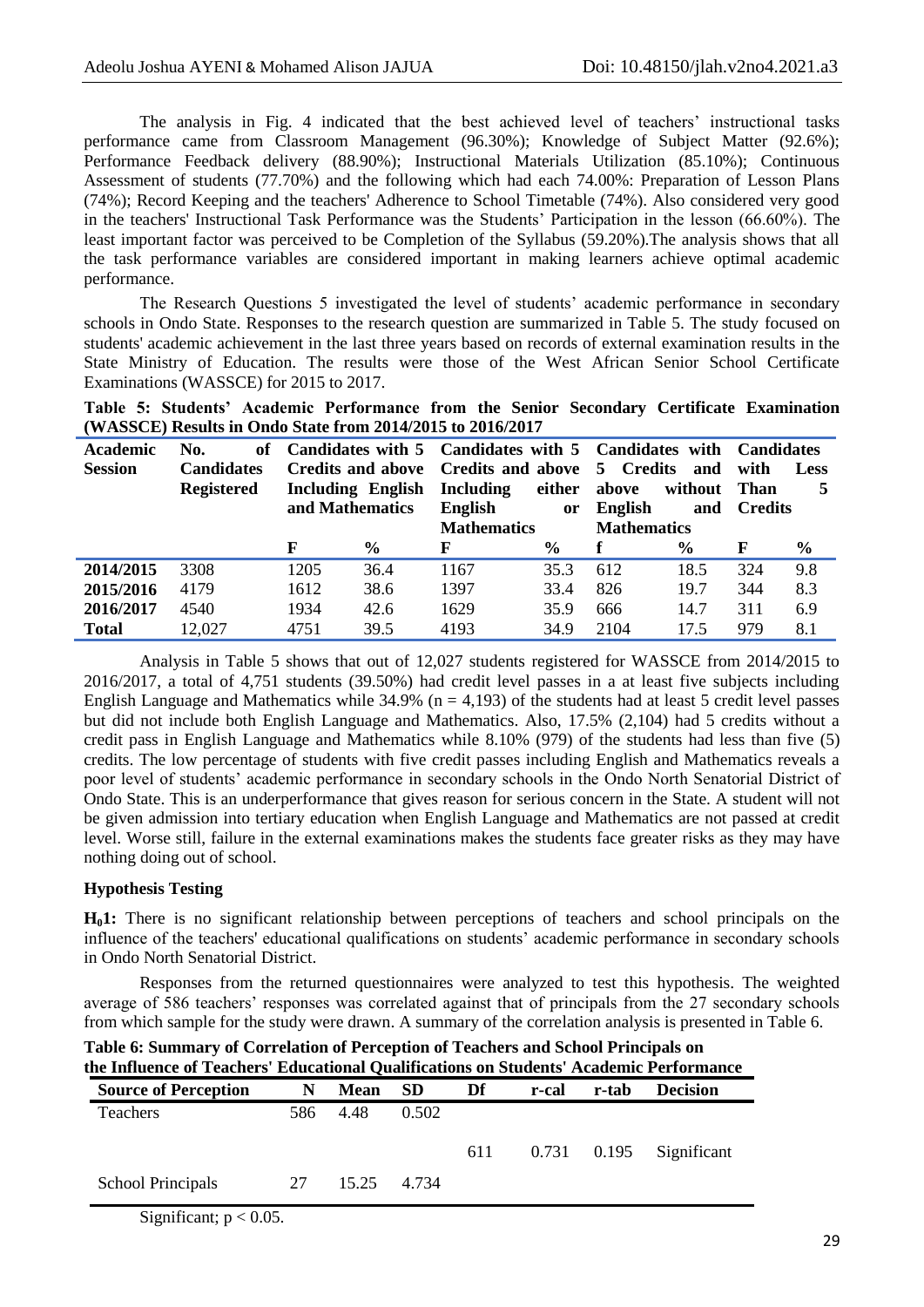The results in Table 6 indicate that r-cal = 0.731 which is higher than the table value (r-tab =  $0.195$ ) both at 0.05 level of significance.

This implies that there is a significant relationship between teachers' perception and that of the principals' on teachers' educational qualification influencing students' academic performance ( $r = 0.731$ ; df = 611;  $p < 0.05$ ). Therefore the null hypothesis of no significant relationship was rejected as a significant relation is believed to exist.

The hypothesis**, H02,** stated that there is no significant relationship between the perception of teachers and school principals on the teaching experience of teachers influencing students' academic performance in secondary schools in the study area. The hypothesis was tested using the weighted average of responses from 586 teachers on teaching experience correlated against that of 27 school Principals from the secondary schools that provided samples for the study. The responses gave a perception of the respondents on the influence of teachers' teaching experience on the students' academic performance in their studies. The correlated analysis is presented in Table 7.

| Table 7: Relationship of Perception of Teachers and School Principals on Teaching Experience |  |  |  |  |  |
|----------------------------------------------------------------------------------------------|--|--|--|--|--|
| <b>Influencing Students' Academic Performance in Secondary Schools in Ondo State</b>         |  |  |  |  |  |

| <b>Source</b>             | N   | <b>Mean</b> | <b>SD</b> | Df  | r-cal | r-tab | <b>Decision</b>           |
|---------------------------|-----|-------------|-----------|-----|-------|-------|---------------------------|
| Teachers                  | 586 | 4.46        | .501      |     |       |       |                           |
|                           |     |             |           |     |       |       |                           |
|                           |     |             |           | 611 |       |       | $0.778$ 0.195 Significant |
| School Principals         | 27  | 15.25       | 4.728     |     |       |       |                           |
| Significant; $p < 0.05$ . |     |             |           |     |       |       |                           |

The analysis in Table 7 indicated that the calculated correlation value, r-cal  $= 0.778$  is higher than the table value (r-tab =  $0.195$ ) both at  $0.05$  level of significance. This implies that there is a significant relationship of teachers' and principals' perceptions of teaching experience influencing students' academic performance in the schools. Thus the null hypothesis of no significant relationship is rejected as there is a significant relationship ( $r = 0.778$ ; df = 611;  $p < 0.05$ ).

The hypothesis (**H03**) stated that there is no significant relationship between the perceptions of teachers and school principals on the influence of the capacity development of teachers on academic performance of secondary school students in Ondo North Senatorial District. It was tested using a correlation analysis of responses of the 586 teachers against those of 27 school principals from the secondary schools where samples were obtained for the study. The respondents indicated their perception of the influence of capacity development of teachers on the students' academic performance. The correlation analysis is summarized in Table 8.

| of Teachers' Capacity Development on Students' Academic Performance in the Schools |     |       |      |     |       |       |                             |
|------------------------------------------------------------------------------------|-----|-------|------|-----|-------|-------|-----------------------------|
| <b>Variables</b>                                                                   | N   | Mean  | -SD  | Df  | r-cal | r-tab | <b>Decision</b>             |
| <b>Classroom Teachers</b>                                                          | 586 | 2.07  | 1.08 |     |       |       |                             |
|                                                                                    |     |       |      | 611 |       |       | $0.921$ $0.195$ Significant |
| School Principals                                                                  |     | 15.25 | 4.73 |     |       |       |                             |
| $\alpha$ , $\alpha$ , $\alpha$ , $\alpha$                                          |     |       |      |     |       |       |                             |

**Table 8: Relationship of Teachers' and School Principals' Perceptions on Influence**

Significant;  $p < 0.05$ .

The result in Table 8 shows that the calculated correlation  $r$ -cal  $= 0.921$ , is higher than the table value, r-tab  $= 0.195$ , both at 0.05 level of significance. This implies that there is a significant relationship existing between perception of teachers and school principals that capacity development of teachers is a factor influencing the students' academic performance in the schools ( $\vec{r} = 0.921$ ; df = 611; p < 0.05).

#### **5. Discussions**

Analysis of this study reveals that teachers in the schools are professionally qualified as 77.1% possesses the Bachelors degree and above while only 22.9% have National Certificate in Education which is the minimum educational qualification required for the teaching profession in Nigeria. This would imply that well-qualified teachers are employed to teach in secondary schools in Ondo North Senatorial District of Ondo State.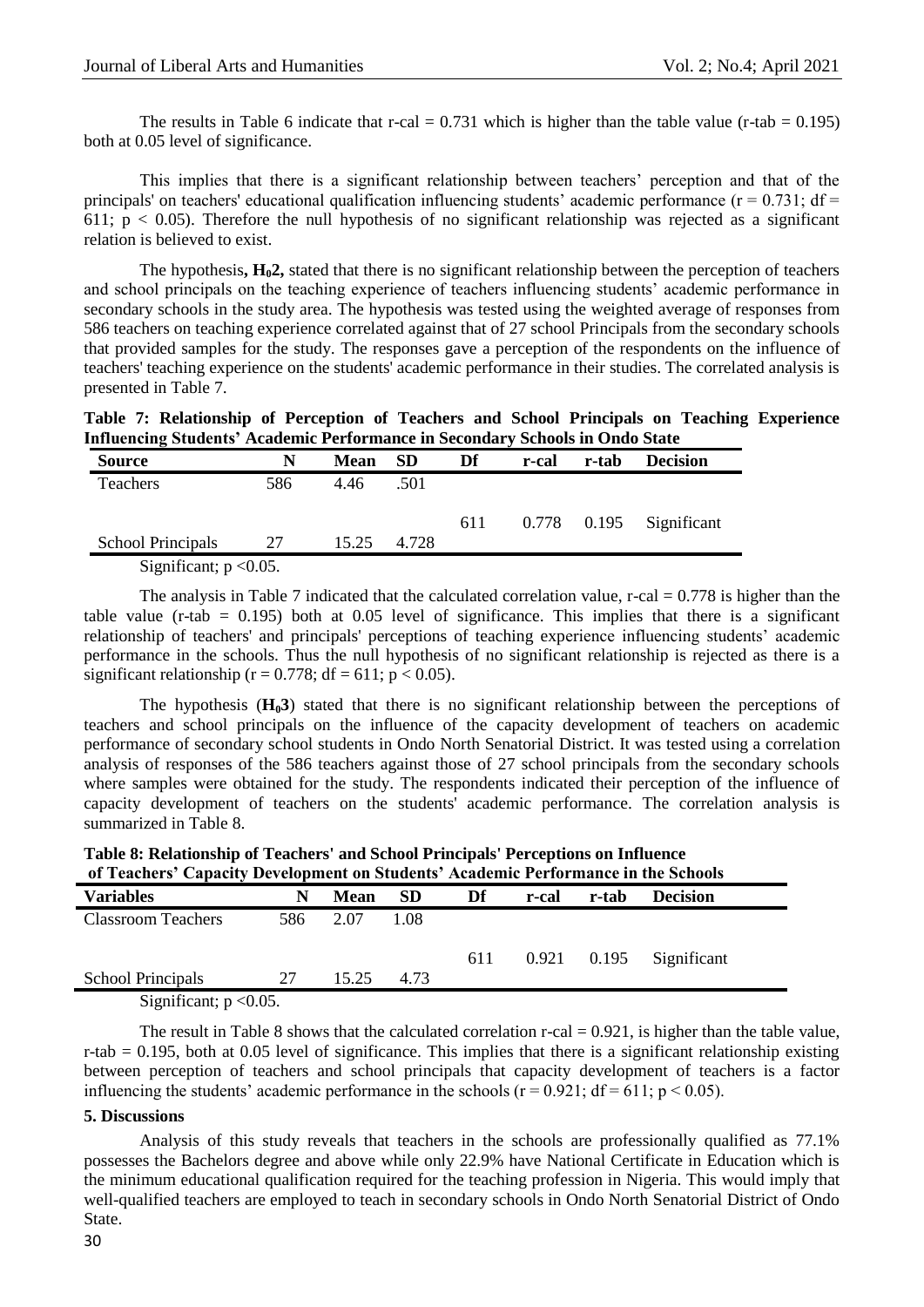That 89% of teachers in Ondo North Senatorial District have been in the teaching profession for a minimum of five years should suggest a reasonable high level of teaching experience in the service. One therefore would expect this high level of teachers' quality to make positive contributions towards teachers' instructional performance and students' learning. What may be lacking is a good opportunity of teachers' capacity development through in-service training and well organized workshops and seminars from time to time.

This study has shown that the level of teachers' instructional performance ranges between 59.2% and 96.3% which implies that most teachers' are effective in adherence to classroom instructional management process. This is demonstrated by the positive outcome toward lesson planning, use of instructional materials, knowledge of subject matter, stimulating students' participation, classroom management, continuous assessment of students, performance feedback delivery and record keeping. These are all necessary requirements for proper education of students (Oboegbulem, & Onwurah, 2011)

The analysis on the level of students' academic performance in secondary schools in Ondo North Senatorial District rather falls below expectation considering the high level of qualified teachers and teachers of good working experience. The performance of students in their external examinations is disappointing as they mostly fail to attain the required minimum of five credit passes including English Language and Mathematics for admission into universities education. What this means is that teachers and the schools need to employ new strategies to enable the students perform better.

The study has also shown the existence of a direct relationship between teachers' capacity development and students' academic performance in the schools  $(r = 0.921$ ;  $df = 611$ ;  $p < 0.05$ ). It is thus to be expected that an attention to this factor could bring about better impact of the teachers' effectiveness in the schools. The low level of teachers' capacity development might have been some major cause for the inadequate coverage of the syllabus and making students not able to abide by innovative learning strategies in to cope with the curriculum. Nwachukwu (2011), for instance, found out that teachers' quality is affected by inadequate training and retraining in Nigerian secondary schools. A study by Ogunbamerun (2012) on the professional and technical competencies needed by teachers in secondary school in Ondo State, Nigeria, found out that teachers needed improvement in instructional planning, curriculum implementation and evaluation skills. This can emphasize that competency of serving teachers towards achieving the educational goals can only be enhanced where there are opportunities for self-development on these vital aspects of classroom instruction.

The study by Oluwakemi (2011) further adds to the need for teachers to acquire more knowledge through in-service training such as seminars, conferences and regular workshops during their service. The report expresses that such opportunities be best ways to improve the competencies of teachers and bring about greater achievement of success in students' academic performance.

The secondary schools in Ondo North Senatorial District will be doing better for their students if right steps are taken to ensure that the teachers' skills and work result in proper task performance as expected.

# **6.1 Conclusion**

\

Teachers in the secondary schools studied have high level academic qualifications that should make them educate students to achieve a satisfactory academic performance in examinations. The teaching experiences of teachers in the service are found to be very satisfactory for proper task performance in the job. However, the low level of students' academic performance in examinations remains a serious challenge because the society expects better output from the schools. The unsatisfactory academic performance which could be attributed to the moderate capacity development of teachers, inadequate instructional materials for teachers are issues that invite urgent attention. The inadequate coverage of course syllabus is indeed another factor that can be explored by providing instructional resources on which the teachers are well grounded on their utilization from interaction with colleagues elsewhere.

#### **6.2 Recommendations**

Based on the findings of the study the following recommendations are made:

The very satisfactory number of qualified teachers in the service should be encouraged to further improve their service delivery in the schools. The Teaching Service Commission, school managers and professional bodies should collaborate to provide more opportunities for in-service training to improve capacity development through furthers studies and interactions with serving teachers in other institutions.